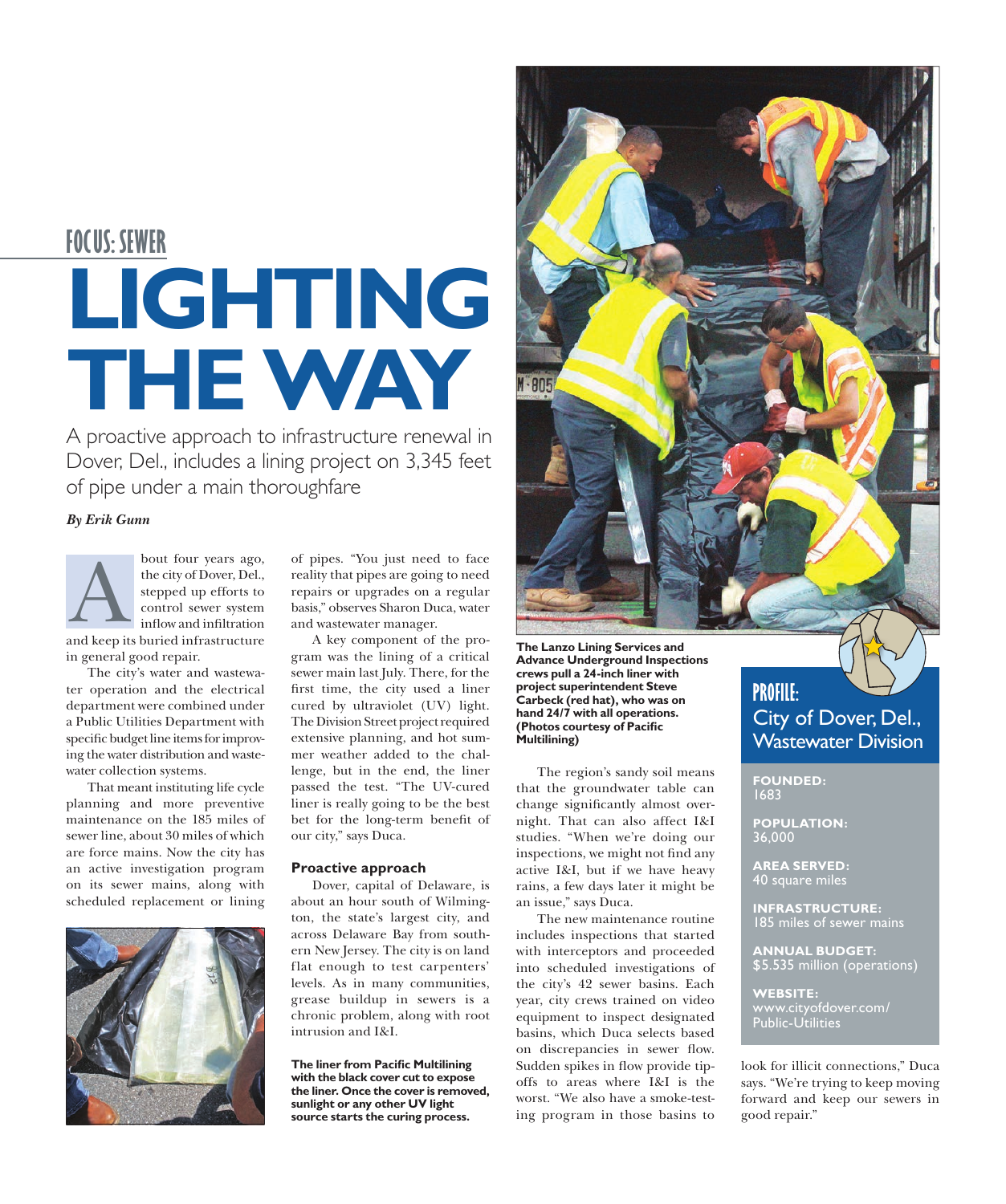**"You're watching the entire process. You have the opportunity to stop, roll back, add more air pressure, pull the bag taut — whatever it takes just before the cure. That's a big plus."**

**Fred Tingberg Jr.**

**Project superintendent Steve Carbeck checks out the light train to make sure all the parts are ready for another curing session.**

From the inspection results, the city analyzes which sites should take priority for capital improvements, including lining of manholes or sewer pipes. "The plan is to address four basins a year or the equivalent, depending on the size of the basin," Duca says.

It will take some time before the whole system is finished. "We would be lucky if we hit 5 percent of the system a year in a capital project," Duca says. The city tries to make sure all the problems at an inspection site are identified and targeted for repairs.

## **Ten-day project**

The Division Street lining job was the second and most intense phase of a two-part, \$1.77 million project. Part one, carried out in May, was the Northwest Interceptor project, which involved lining 536 feet of 12-inch pipe, 300 feet of 18-inch pipe, and 957 feet of 24-inch pipe in 12 other sewer mains throughout the city, says Scott Fowler, public utilities operations/ construction manager for the city.

The Division Street project called for lining the sewer under a 12-block, 4,000-foot stretch of one

of the city's main arteries, which is also a state highway. That part of the project covered 360 feet of 15-inch main, 1,435 feet of 24-inch main, and 1,560 feet of 30-inch main. Work began at midnight on July 8, and ended at 7 a.m. on July 19.

It was by far the largest project the city took on since it revitalized its maintenance program and was Dover's first lining project in more than a decade. It was also the city's first use of UV-cured liner.

"Our staff spent about a year researching the various technologies that were available," Duca says. "We also considered the overall magnitude of what we were facing citywide." The preferred solution had to be economical and durable. Cost-benefit analysis and a close look at structural integrity were the principal criteria in making a selection.

The city chose Lanzo Lining Services of Deerfield Beach, Fla., as its contractor, and that company's proposal called for MultiLiner from Pacific Multilining, the North American manufacturer and distributor for the product. "We felt it was the best product because of its structural integrity," Duca says.

## HOT-WEATHER ADVANTAGE

As the City of Dover undertook the lining of the Division Street sewer main in July 2011, crews realized a key advantage to UV-cured resin in the liner. Temperatures ran high during the 10-day project. "We had heat indexes up to 110 a couple of days," says Scott Fowler, public utilities operations/construction manager for the city.

With steam-cured resin, premature exposure to heat could have triggered the curing process, but that wasn't an issue with the UV-cured liner. Both kinds of liner are best kept chilled until use; they are typically shipped in refrigerated vehicles. Indeed, to be safe, the contractor, Lanzo Lining of Deerfield Beach, Fla., kept the liner tubes at 60 degrees in a refrigerated trailer inside a warehouse.

But keeping liners cool until they are applied is even more critical for the steam-cured material. "If I would have had a steam-cured liner sitting outside for 20 minutes or half an hour in a box in 105 degree heat, it would cure early," says Rod Loewen, sales and marketing manager for Pacific Multilining, the North American manufacturer and distributor of MultiLiner.

The UV-cured liner has greater tolerance for temperatures, although it's still better to keep it cool, and also out of direct sunlight, which of course includes UV rays. Says Loewen: "If the liner sees sunlight, it's cooked."

### **Made to order**

MultiLiner is a pull-in fiberglass liner impregnated with a polyester resin, says Rod Loewen, sales and marketing manager for Pacific Multilining. Originally available with a steam-cured resin, the liner now comes in a UV-curedresin version.

Because it doesn't require a steam generator, the UV-cured liner uses less bulky equipment for installation. The process has become widely used for pipe lining in Europe. The liners are made to order based on detailed measurements provided by the end user. At the factory the liners are impregnated with resin, a thickening agent and, for the UVcured version, a photo-initiator chemical. At the job site, the liner is pulled into place using a Kevlar string.

Once the liner is in place, a clear polyethylene bladder inside is inflated with air to conform it to the pipe interior. That takes 20